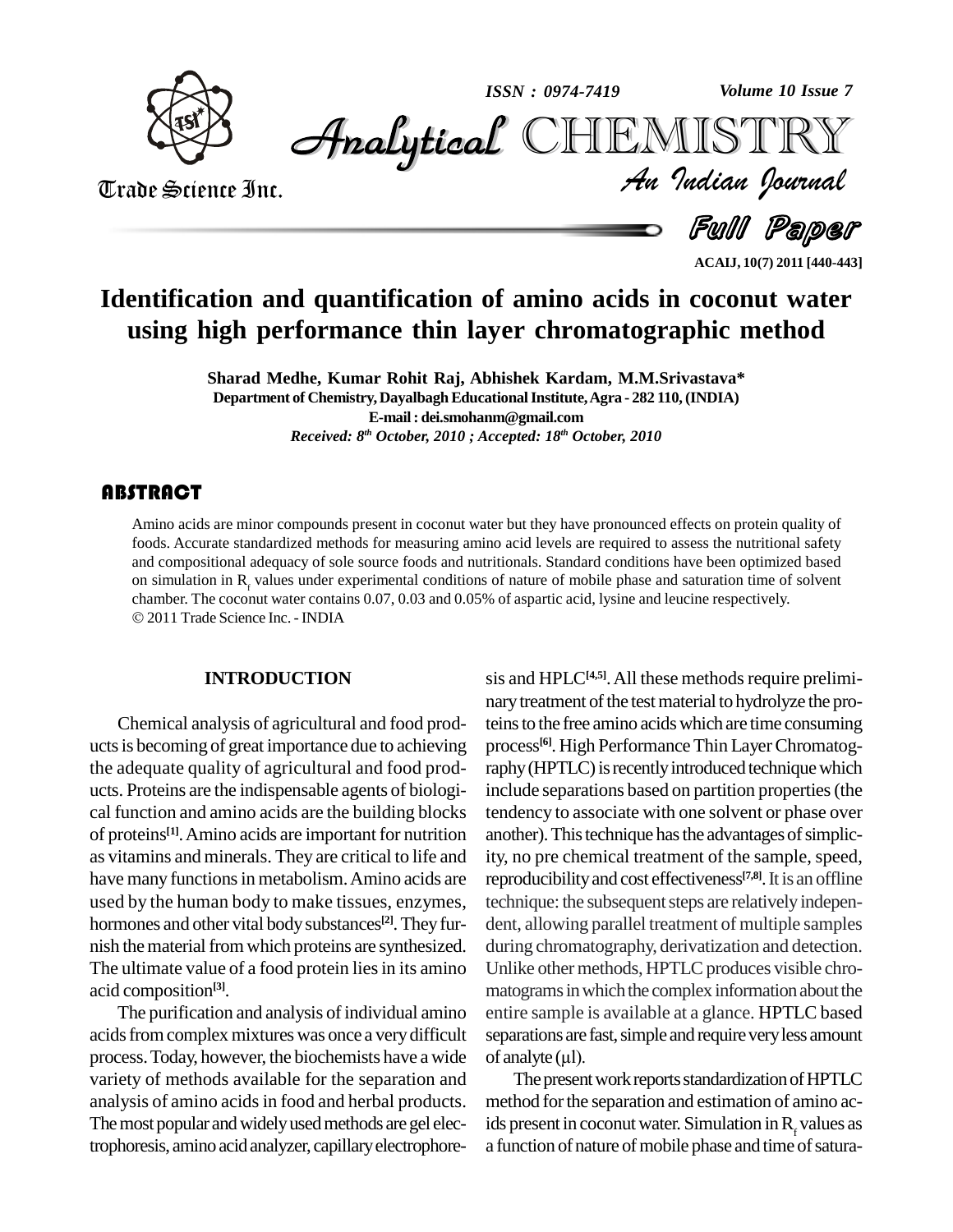tion of solvent chamber has been carried out. The proselectivity, linearity, limit of detection and quantification, accuracy in terms of recovery % and precision.

### **EXPERIMENTAL**

#### **Chemicals and reagents**

Standard of amino acids were obtained from E. Merck (Darmstadt, Germany). Coconut water avail able in themarketwas considered forthe study.HPTLC plates (cellulose,  $20\times10$  cm) purchased from E. Merck (Darmstadt, Germany) were used for analysis. Plates were developed in a chromatographic chamber using optimized solvent system comprising of n-butanol: acetic acid: water.The solventwas allowed tomigrate up to a height of 80mmfromthe lower edge of the plate and then dried it.

#### **Sample preparation and analysis**

Standard solutions of amino acids(aspartic acid, lysine and leucine) were freshly prepared by dissolving individual amino acids  $(5mg)$  in water  $(1ml)$  and sonicated for 10 minutes over an ultrasonic bath and then makeup with ethanol (5ml). Sample (coconut water) was mixed with the aqueous alcohol(100mg/ml) and sonicated for 10 minutes over an ultrasonic bath for proper mixing. Standard and sample were loaded on the HPTLC plates for the analysis. HPTLC system (Camag, Muttanz, Switzerland) consisted of a TLC increase in scanner which is connected to a PC running WinCATS; (aspartic a an auto sampler Linomat V using  $100\mu$ L and  $500\mu$ L confirmed scanner which is connected to a PC running WinCATS; syringes, connected to a nitrogen cylinder; a UV scan ner. Each HPTLC plate contains different tracks of samples and standards. Amino acids are not UV active, so to visualize the bands plates were derivatized using ninhydrin reagent and then the plates were placed in Camag, TLC Scanner 3 for quantification.

## **RESULTSAND DISCUSSION**

Preliminary tests on silica gel, alumina and cellulose coated HPTLC plates indicated that cellulose layer gave the best resolution of the amino acids. Therefore, all subsequent analyses were done on cellulose layers. Optimization of solvent system has been achieved based

posed HPTLC method has been validated based on on simulation in  $R<sub>f</sub>$  values obtained in differently de-1a) and saturation time (TABLE 1b).

> **TABLE1a :Effect of nature ofsolventsystemon the R<sup>f</sup> value of amino acids using cellulose asstationary phase**

|                                            |    | $\mathbf{R}_{\mathrm{f}}$ |      |                       |
|--------------------------------------------|----|---------------------------|------|-----------------------|
| Solvent system $(v/v/v)$ Saturation        |    | <b>Aspartic</b><br>acid   |      | <b>Lysine Leucine</b> |
| Acidic                                     |    |                           |      |                       |
| n-butanol: water:<br>acetic acid $(3:1:1)$ | No | 0.41                      | 0.10 | 0.73                  |
| <b>Basic</b>                               |    |                           |      |                       |
| EtOH: water: ammonia<br>(10:2.25:1.25)     | No | 0.25                      | 0.16 | 0.74                  |

**TABLE1b :Effect ofsaturation time on the R<sup>f</sup> valueof amino acids using cellulose asstationary phase**

| Solvent system<br>(v/v/v)                  |                   | $\mathbf{R}_{\mathrm{f}}$ |      |                       |
|--------------------------------------------|-------------------|---------------------------|------|-----------------------|
|                                            | <b>Saturation</b> | Aspartic<br>acid          |      | <b>Lysine Leucine</b> |
| n-butanol: water:<br>acetic acid $(3:1:1)$ | No                | 0.41                      | 0.10 | 0.73                  |
| n-butanol: water:<br>acetic acid $(3:1:1)$ | 15 minutes        | 0.25                      | 0.08 | 0.72                  |
| n-butanol: water:<br>acetic acid $(3:1:1)$ | 30 minutes        | 0.21                      | 0.07 | 0.70                  |

Amino acids exhibit different  $R_f$  values depending upon the pH of the solvent system. However, the separation of the mixture of three amino acids has not been found good in basic solvent system. Therefore, acidic solvent was considered to observe the saturation effect on  $R_f$  value.  $R_f$  value of amino acids decreases with the increase in saturation time. Presence of amino acids (aspartic acid, lysine and leucine) in coconut water was confirmed by recording their chromatogram after the derivatization with ninhydrin reagent (Figure 1).

Based on our observation the optimum solvent system was found to be n-butanol- acetic acid- water  $(3:1:1, v/v)$  with the R<sub>f</sub> value of 0.41, 0.10 and 0.73 respectively for aspartic acid, lysine and leucine. There<br>was no overlap with any other analyte of the sample at<br> $\lambda$  max (ɛ): 520nm (Figure 2). was no overlap with any other analyte of the sample at

*A<sub>n</sub>*, the covery % and precision. Selection of wavelength *Indian*<br>
Wavelength<br>
Indian deucine,<br>
ISTRY<br> *Indian Iournal* The proposed chromatographic method was validated. Validation parameters include selectivity, linearity, limit of detection and quantification, accuracy in terms (520 nm) isspecific for the detection of amino acids. The linearity of the proposed method was confirmed in the range (83-996 ng) for aspartic acid and leucine,

**Analytical** CHEMISTRY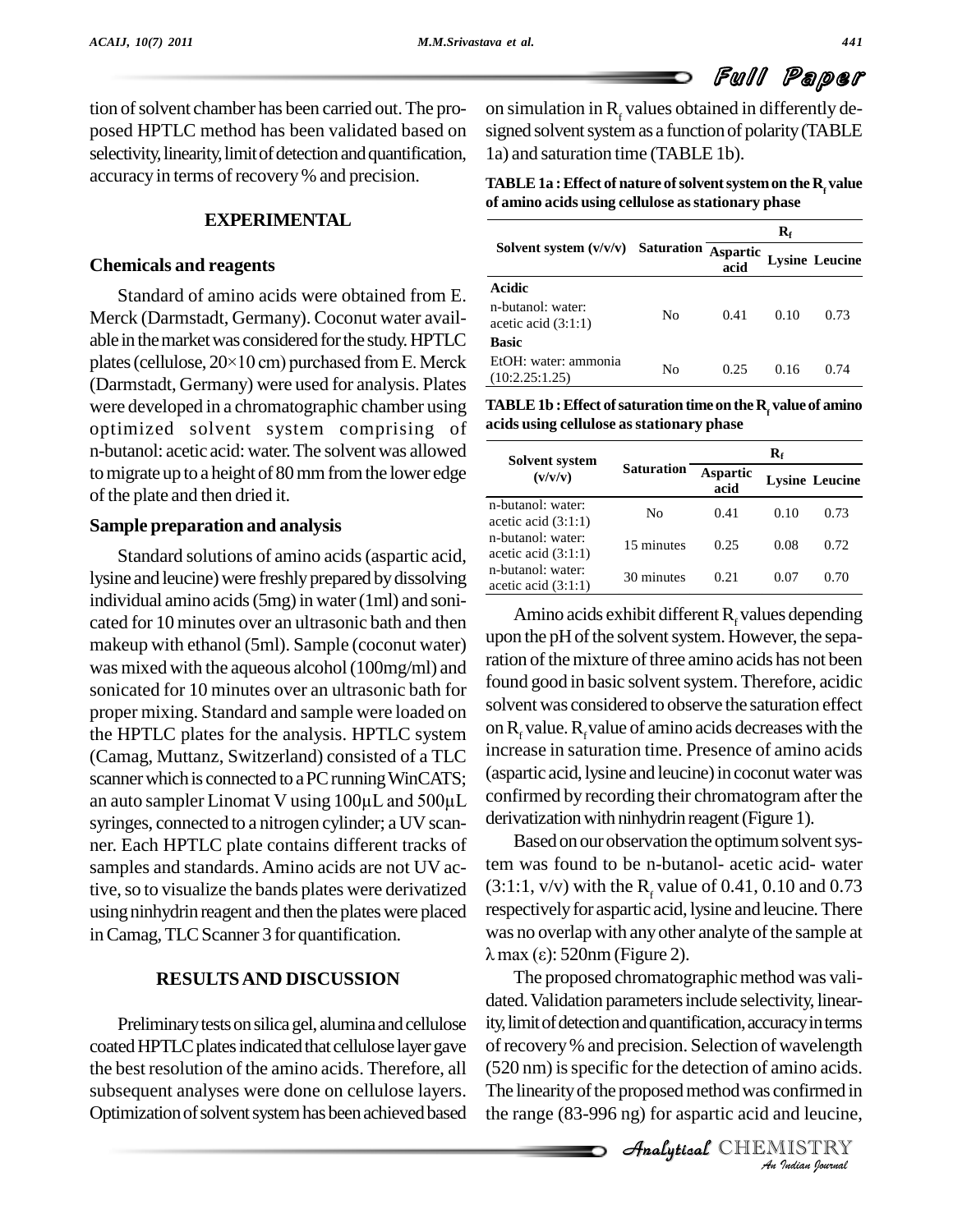



**Figure 1 :(a) Chromatogramof amino acids;(b) appearance of band after derivatization**



**Figure 2 : 3D display of amino acids peaks**

while  $(66-792ng)$  for Lysine. This range was suitable  $\frac{1}{10000}$ for the determination of amino acid contents in coconut water. Regression analysis of the calibration data for amino acids showed that the dependent variable (peak  $\frac{8000}{2}$ area) and the independent variable (concentration) were represented by the equations  $Y = 4.713 + 14.158x$ , Y  $= 1430.156 + 13.59x$  and Y = 9115.893 + 28.082x for aspartic acid, lysine and leucine respectively.The correlation of coefficient  $(r^2)$  obtained was 0.999, 0.998 and 0.997 respectivelyfor aspartic acid, lysine and leu cine, shows a good linear relationship (Figure 3). The correlation coefficient was found to be greater than 0.997 which manifests a linear relationship between concentration and the peak area.

 $(TABLE2)$ . The concentration of aspartic acid, lysine and leu cine in the coconut water wasfound to 0.07, 0.03 and The concentration of aspartic acid, lysine and leu-<br>cine in the coconut water was found to 0.07, 0.03 and<br>0.05% respectively with standard deviation of  $\pm$  2.78

**IVARE 8 AND ASSEM**<br> *I*STRY<br> *ISTRY* The calibration curve was accurate within the specified concentration range with a mean recovery **[9]** of 90.32, 92.75 and 91.60 % respectively for aspartic





**Figure 3 : Calibration curve of amino acids (aspartic acid, lysine and leucine)**